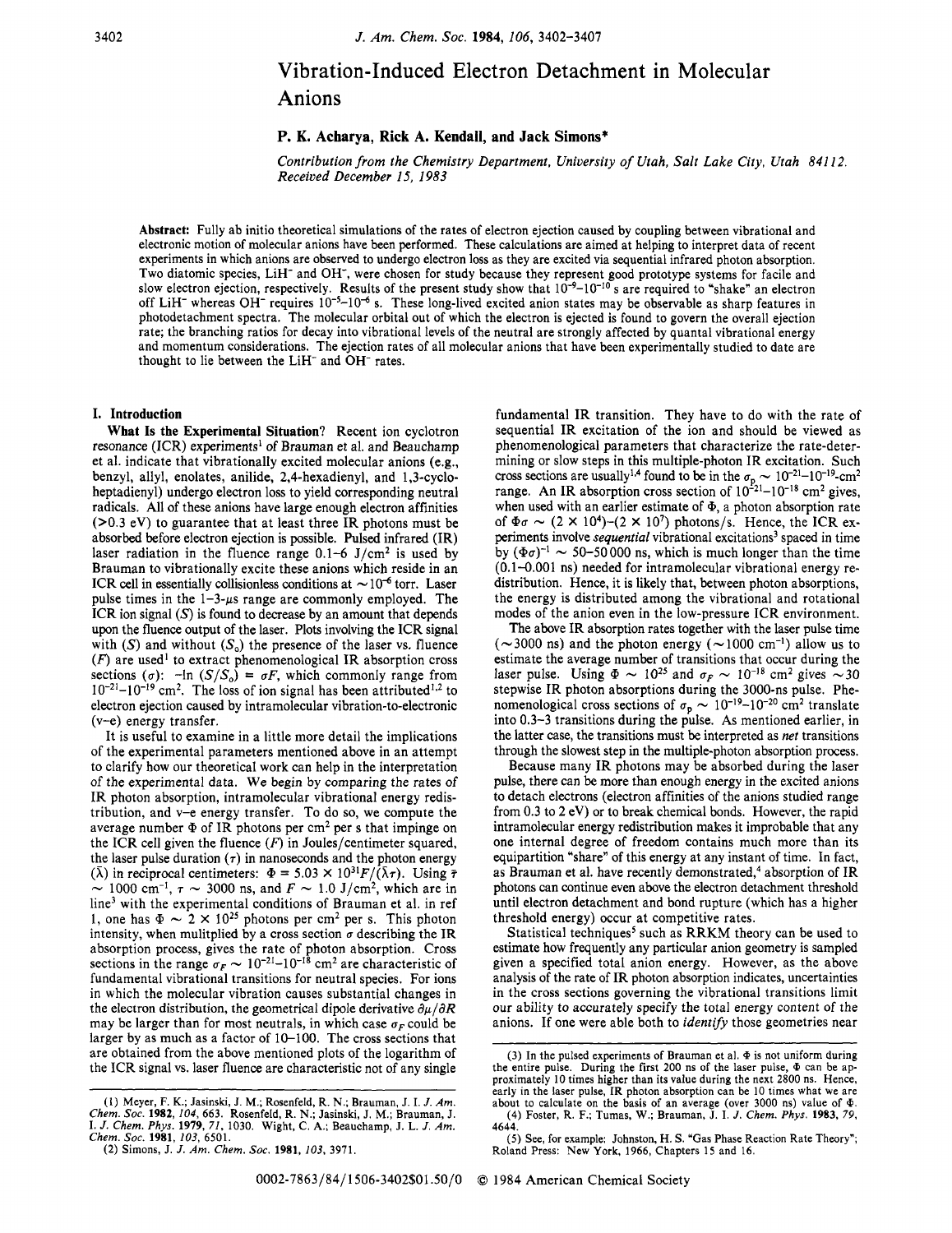which the v-e energy coupling is strong and to estimate the *rate*  of v-e energy transfer, RRKM-like approaches might be used to test the v-e mechanism proposed in ref 1 and 2. Unfortunately, such a complete simulation of the ICR experiment is essentially impossible. Although we have some idea about the total energy *E* content of the anions studied in ref 1, the experimental method (IR sequential photon absorption) simply does not permit one to precisely determine *E.* Moreover, for polyatomic anions it is a formidable task to search the anion and neutral radical multidimensional potential energy surfaces for geometries where v-e coupling is significant (i.e., as will be seen later, where the anion and neutral potential energy surfaces approach each other).

Having pointed out the difficulties in carrying out theoretical studies on large molecules, we present, in this paper, results of thorough calculations on two diatomic anions  $(LiH<sup>-</sup>$  and  $OH<sup>-</sup>)$ that should help in interpreting the autoejection phenomena occurring in many types of anions. We present rates of electron autodetachment from various anion vibrational levels to all of the energetically possible levels of the neutral, and we examine the propensity rules that govern these transitions. We also point out further experiments that can be carried out in order to observe the electron detachment caused by v-e energy transfer in these molecules.

#### **11.** Theoretical Simulations **of** Ejection Rates

**(1) Why** LiH- and OH-? Because of the severe difficulties involved in performing a full theoretical analysis of the v-e detachment process for polyatomic anions, we decided to undertake a study of two diatomic anion (LiH<sup>-</sup> and OH<sup>-</sup>) that we view as limiting *cases* in the sense that v-e energy transfer should be very facile in LiH<sup>-</sup> and very slow in OH<sup>-</sup>. We chose to work on diatomic species to eliminate uncertainty about the energy content of the active vibrational mode. LiH- was chosen because it has a small adiabatic detachment energy<sup>6</sup> ( $\sim$ 0.3 eV) and because the energy and radial extent of its active orbital (a  $3\sigma$  orbital that is sp hybridized and localized on the Li center directed away from the H center) are strongly affected by vibration of the highly polar Li-H bond. These facts make LiH- an excellent candidate for rapid v-e energy transfer and hence rapid electron ejection. OH<sup>-</sup> was chosen because it has a relatively large detachment energy<sup>7</sup> ( $\sim$ 1.8 eV), and its active nonbonding  $\pi$  orbital is localized on the 0 center and is not strongly affected by motion of the 0-H bond. Therefore,  $OH^-$  is expected to yield small v-e coupling and slow ejection rates. Of course, the fact that OH<sup>-</sup> and LiH<sup>-</sup> contain only a few electrons also played an important role in our decision to use them as our limiting-case anions; they are small enough to permit decent ab initio quantum mechanical treatment.

**(2)** Autodetachment Rate Expression. An expression for the rate of electron **loss** by the vibrationally excited anion has been derived elsewhere.<sup>2</sup> Here we briefly outline the physical factors underlying the derivation, state the resulting equation, and move on to discuss in detail our findings on LiH- and OH-.

For all of the species studied in the Brauman experiments, and for our prototype (LiH- and OH-) species, the *electronic* energy of the anion (i.e., the anion's potential energy surface) lies below that of the radical for *all* geometries sampled during the anion's vibrational motion. Therefore, if the anion did not vibrate (i.e., within the clamped-nuclei picture which forms the starting point of the Born-Oppenheimer separation), its total energy would simply be its electronic energy and it would be energetically impossible for the anion to *spontaneously* shed an electron because the neutral's total energy (i.e., energy surface) would be higher than the anion's. As the anion vibrates it achieves a *total* energy (electronic plus vibration/rotation) which can, depending on its degree of vibrational excitation, be greater than at least the zero-point energy of the neutral. Once this occurs, it is possible, *if* a coupling or energy-sharing mechanism exists between the vibrational and electronic degrees of freedom, for the anion to eject an electron. Hence, the autodetachment process being studied here is to be viewed<sup>2</sup> as a transition from a vibrational state of the anion to a vibrational state of the neutral species plus a free electron *caused* by vibration-electronic energy coupling.

The autodetachment process that we are addressing here can be thought of<sup>2</sup> as a transition between two Born-Oppenheimer vibronic states:  $\chi_v \psi \to \chi_{v'}^0 \psi_k^0$ . Here  $\chi_v^-$  and  $\psi^-$  denote the vibrational (with quantum number *u)* and electronic states of the anion, and  $\chi_{v}{}^{0}$  and  $\psi_{k}{}^{0}$  denote the vibrational (quantum number *u')* and the electronic states of the neutral plus the free electron. The matrix element that couples the states between which the ejection process occurs was shown in ref 2 to be given by

$$
V_{\text{if}} = -\frac{\hbar^2}{2\mu} \int \int (\chi_{\nu}^0 \psi_k^0)^* [2\nabla_{\vec{Q}} \chi_{\nu}^-\nabla_{\vec{Q}} \psi^- + \chi_{\nu}^-\nabla_{\vec{Q}}^2 \psi^-] d\vec{r} d\vec{Q}
$$
\n(1)

where  $\mu$  is the appropriate "reduced" mass,  $\overrightarrow{Q}$  denotes the coordinate along which the vibration occurs, and  $\vec{r}$  denotes all of the electronic coordinates.<sup>8</sup> The vibrational eigenfunctions  $(\chi_v^-, \chi_v^0)$  are functions of  $\vec{Q}$ , and the electronic eigenfunctions  $(\psi^-, \psi_k^0)$  are functions of  $\vec{r}$  and possess a parametric dependence on  $\vec{Q}$ . The nuclear kinetic energy operator  $-(\hbar^2/2\mu)\nabla_{\bar{Q}}^2$ , when operating on the electronic wavefunction  $\psi^-(\vec{r}|\mathcal{Q})$ , yields a result that is proportional to  $m_e/\mu$  times the result of the electronic kinetic energy operator  $-(\hbar^2/2m_e)\nabla_{\vec{r}}^2$  operating on the same  $\psi^-$ . Hence the electronic integral  $\int \psi_k^{0*} \nabla \partial^2 \psi^- d\vec{r}$  in the second term on the right side of eq 1 is expected to be reduced by  $(m_e/\mu)^{1/2}$  relative to the analogous integral  $\int \psi_k^{\sigma*} \nabla_{\bar{\sigma}} \psi^- d\vec{r}$  in the first term in eq 1. Our side of eq 1 is expected to be reduced by  $(m_e/\mu)^{1/2}$  relative to the<br>analogous integral  $\int \psi_k^{0*} \nabla g \psi^- d\vec{r}$  in the first term in eq 1. Our<br>calculations show that for fast transitions of LiH<sup>-</sup> (e.g.,  $\nu = 4 \rightarrow$ calculations show that for fast transitions of LiH<sup>-</sup> (e.g.,  $v = 4 \rightarrow v' = 1$  and  $v = 3 \rightarrow v' = 0$ ) the ratios of the contributions due *only* to the  $\nabla_{\tilde{\mathcal{Q}}}^2$  term to those due *only* to the  $\nabla_{\tilde{\mathcal{Q}}}$  term are  $\sim$ 0.001 and for slower transitions (e.g.,  $v = 10$  to  $v^{\tau} = 0$ ) this ratio is  $\sim$  0.003. We shall, therefore, drop the second term in eq 1 in our further analysis.

The rate of transition between  $\chi_v \psi$  and  $\chi_v \psi_k^0$  is given in ref 2 by  $W = (2\pi/h)|V_{\rm i}|^2 \rho$ , or

 $W=$ 

$$
\frac{2\pi\hbar^3}{\mu^2} \Big| \int \int (\chi_{\nu}^0(\vec{Q}) \psi_k^0(\vec{r}|\vec{Q}))^* \nabla_{\vec{Q}} \chi_{\nu}^-(\vec{Q}) \cdot \nabla_{\vec{Q}} \psi^-(\vec{r}|\vec{Q}) d\vec{r} d\vec{Q} \Big|^2 \rho
$$
\n(2)

where  $\rho$  denotes the density of translational states of the free electron confined to a very large cubic box of length *L* and energy  $\hbar^2 k^2/(2m_e)$ 

$$
\rho = \frac{m_e L^3 k}{2\pi^2 \hbar^2} \tag{3}
$$

Specialization of eq 2 to the case of the diatomic anions treated here is given below in eq **7.** 

**(3)** Computational Details. **(A)** Electronic Structure. In this section we describe how the above rate expression was implemented for the particular task of calculating OH<sup>-</sup> and LiH<sup>-</sup> autoejection rates.

The electronic wave functions for the anion  $\psi^-$  were taken to be the respective  $(^{2}\Sigma$  for LiH<sup>-</sup> and <sup>1</sup> $\Sigma$  for OH<sup>-</sup>) Hartree-Fock Slater determinants. We assumed that for each neutral-plusfree-electron system, the electronic wave function could adequately be described by the same Slater determinant as for the anion except for the replacement of one spin-orbital. The active spin-orbital (3 $\sigma\beta$  for LiH<sup>-</sup>,  $1\pi_{\rm x}\beta$  for OH<sup>-</sup>) of the anion  $\phi$ <sub>-</sub> was replaced by a continuum orbital  $\phi_k$  describing the ejected electron.  $\phi_k$  was approximated as a box-normalized (box-length *L*) plane wave  $exp(ik\vec{r})$  which is orthogonalized to the occupied orbitals of the anion:

**<sup>(6)</sup>** Liu, B.; 0-Ohata, K.; Kirby-Docken, K. *J. Cbem. Phys.* **1977.67, 1850.**  Jordan, K. D.; Griffng, K. **M.;** Kenney, J.; Andersen, E. L.; Simons, J. *Ibid.*  **1976, 64, 4730.** Jordan, K. D.; Luken, W. *Ibid.* **1976, 64,** *2760.* 

*<sup>(7)</sup>* Hotop, H.; Patterson, T. A.; Lineberger, W. C. *J. Cbem. Pbys.* **1974, 60,** 1809.

<sup>(8)</sup> Although angular derivative terms do, in principle, contribute to *eq* 1, their effects are expected to be small except for anions having very small electron affinities in which case the coupling of **the** rotational and electronic degrees of freedom can become significant. For the present situation (LiHand OH-) the electron affinities are larger than vibrational energies, **so** it is likely that v-e coupling is dominant.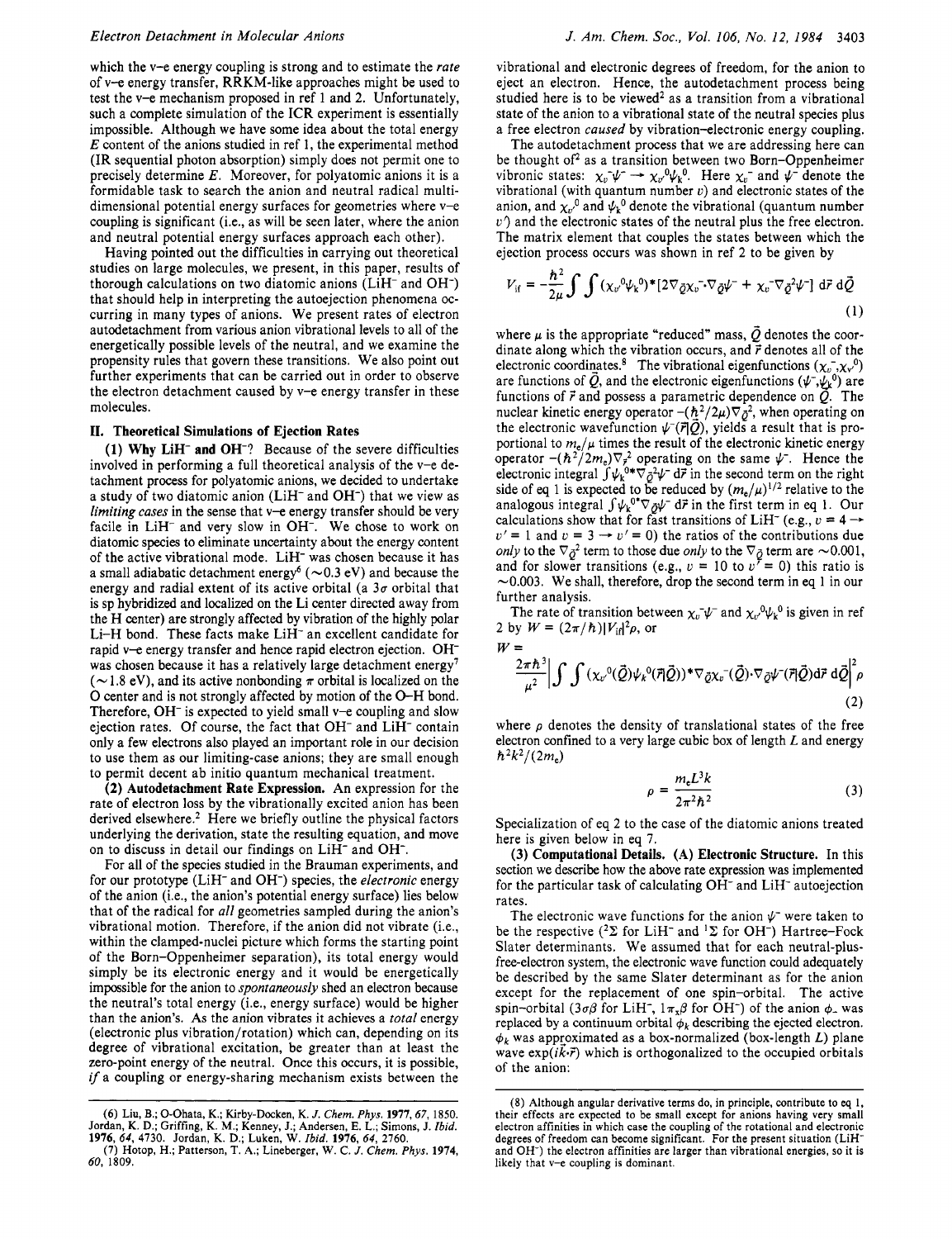$$
\phi_k = (1/L^{3/2})[\exp(i\vec{k}\cdot\vec{r}) - \sum_{j=\text{occupied} \atop \text{in anion}} \langle \phi_j | \exp(i\vec{k}\cdot\vec{r}) \rangle \phi_j] \tag{4}
$$

The kinetic energy of the plane wave is determined by the difference between the anion  $(\epsilon_v^-)$  and neutral  $(\epsilon_v^0)$  vibrational energies:  $(\hbar^2 k^2/2m_e) = \epsilon_v^2 - \epsilon_v^0$ .

Clearly, we are employing a Koopman's theorem (KT) treatment of the electron detachment process. Such KT treatments of the electron affinity of LiH and the detachment energy of OHare known<sup>6,9</sup> to yield qualitatively correct descriptions of the ion-neutral energy difference near the equilibrium geometry of the anion. We view the single-determinant treatment presented here as a reasonable approximation. Certainly, one could, and eventually should, move on to introduce correlated treatments of the anion and neutral species. However, we find (see our section 111) that new insights and interesting results arise from even this approximate treatment of the electronic structure aspects of the ejection process.

Let us examine the nature of the orthogonalized plane wave for the LiH- and OH- cases. For LiH-, we define the *z* axis to be the diatom's bond axis. Since the active orbital has  $\sigma$  symmetry  $(m = 0)$  and the result of applying the operator  $d/dR$  does not change the  $\sigma$  symmetry, only those components of the orthogonalized plane wave that retain the  $\sigma$  symmetry contribute to the integral  $\langle \phi_k | (d3\sigma/dR) \rangle$  which, as shown below in eq 7, arises in the ejection rate expression. The most general component  $\phi_{k_{\sigma}}$ of an orthogonalized plane wave having  $\sigma$  symmetry is obtained by projecting out of  $\phi_k$  its  $m = 0$  or *z* component. Thus  $\phi_{k\sigma} =$  $(1/2\pi)\int_{0}^{2\pi} \phi_{k} d\alpha$ , where  $\alpha$  is the azimuthal coordinate of the k vector in spherical coordinates. This projection, when applied to the second group of terms in eq 4 simply picks out the  $\sigma$  orbitals in the sum over the anion's occupied orbitals. For the case in which the ejected electron's deBroglie wavelength is very long, i.e.,  $kr$  $\leq$  1, it is straightforward to show that the  $\sigma$ -contribution of the orthogonalized plane wave is

$$
\phi_{k\sigma} \approx (1/L^{3/2})\left[\exp(ik_z z) - \sum_{j=\sigma \text{ only}} \langle \exp(i\vec{k}\cdot\vec{r})|\phi_j\rangle \phi_j\right] \quad (5)
$$

where *z* and  $k$ , are the *z* components of  $\vec{r}$  and  $\vec{k}$ , respectively. For a typically strong LiH<sup>-</sup> to LiH + e transition, we find  $k \approx 0.1$ bohr<sup>-1</sup>. Therefore, for  $r < 10$  bohrs, or about 3 times the bond length, one still has  $kr < 1$ . It is the above  $\phi_{k\sigma}$  component of the general plane wave that should enter in our autodetachment rate expression. The total rates of electron ejection are obtained by integrating the expression for  $W$  of eq 2 over all orientations of k with respect to the *z* axis. However, since our calculations show that W is rather insensitive (because  $kr < 1$ ) to the orientation of k, we can simply take k to point along the *z* axis (from H to Li), in which case the integration over the direction of  $k$  gives a  $4\pi$  factor that is already included in the density of states expression given in eq 3.

For OH- we again take the *z* axis to be the bond axis. We choose the active orbital to be the  $1\pi_x$  molecular orbital, which consists mostly of  $p_x$  atomic orbitals on the oxygen center ( $m =$  $\pm$ 1). Projecting out of the orthogonalized plane wave of eq 5 its  $m = \pm 1$  components, we obtain the component of the plane wave that contributes to the ejection rate:

$$
\phi_{k\pi} = \frac{1}{L^{3/2}2\pi} \Big[ \Big( e^{-i\alpha} \int_0^{2\pi} e^{i\alpha} e^{i\vec{k}\cdot\vec{r}} \, \mathrm{d}\alpha + e^{i\alpha} \int_0^{2\pi} e^{-i\alpha} e^{i\vec{k}\cdot\vec{r}} \, \mathrm{d}\alpha \Big) - \frac{\sum\limits_{j=\pi_{+}\pi_{-}} (\exp(i\vec{k}\cdot\vec{r})|\phi_j\rangle \phi_j \Big]}{2\pi \int_0^{2\pi} \exp(i\vec{k}\cdot\vec{r}) |\phi_j\rangle \phi_j}
$$

which, if we again assume  $kr < 1$ , gives

$$
\sum_{L^{3/2}} \left[ \left( e^{ik_x x} - e^{ik_y y} \right) - \sum_{j = \tau_{+}, \tau_{-}} \langle \exp(i\vec{k} \cdot r) | \phi_j \rangle \phi_j \right] \tag{6}
$$

For a typically strong OH<sup>-</sup> to OH + e transition,  $k \approx 0.2$  bohr<sup>-1</sup>. Therefore, in order that  $kr < 1$ , *r* must be less than  $\approx$  5 Bohrs or about  $\approx$  2.7 times the OH<sup>-</sup> bond length. When we use this expansion for  $\phi_{k\pi}$  in our rate expression, the component exp(-ik<sub>y</sub>y) along the  $y$  axis yield zero. Again considering the observed weak dependence of W on the direction of  $\vec{k}$ , we can replace the integration of W over various orientations of  $\vec{k}$  by the value of W for k directed along the x axis. The density of states  $\rho$  given in eq. 3 then again contains the appropriate  $4\pi$  factor arising from the orientation integration for  $\vec{k}$ .

The above approximation regarding the direction of  $\vec{k}$  made the calculations a bit easier. If we do not make it, the quantitative results presented later would be somewhat different. Considering the calculations a bit easier. If we do not make it, the quantitative<br>results presented later would be somewhat different. Considering<br>some transitions for LiH<sup>-</sup> as examples, the  $v = 4 \rightarrow v' = 1$  and<br> $v = 2 \rightarrow v' = 0$  (hath fea results presented later would be somewhat different. Considering<br>some transitions for LiH<sup>-</sup> as examples, the  $v = 4 \rightarrow v' = 1$  and<br> $v = 3 \rightarrow v' = 0$  (both fast transitions,  $\approx 10^9$  s<sup>-1</sup>) rates would have  $v = 3 \rightarrow v' = 0$  (both fast transitions,  $\approx 10^9$  s<sup>-1</sup>) rates would have been  $\sim 2\%$  and  $\sim 9\%$  lower, and a slow transition such as  $v = 10$   $\rightarrow v' = 0$  ( $\approx 10^5$  s<sup>-1</sup>) would have been  $\sim 60\%$  lower. For these slow transitions,  $kr$  is not necessarily less than unity for all  $\vec{r}$  values where the electronic integrand is significant. Since it is only the slow transition rates that are affected by our approximation, both the propensity rules deduced and the lifetimes given are essentially unaffected.

Using the Slater-Condon rules to evaluate the electronic integral appearing in eq **2,** we can simplify the rate expression to one involving only the active anion orbital  $\phi$  and the continuum orbital  $\phi_k$  (orthogonalized plane waves  $\phi_{k\sigma}$  or  $\phi_{k\pi}$ ):

$$
W = \frac{2\pi\hbar^3}{\mu^2} \left| \int \chi_{v}^0(R) \int \phi_k^*(\vec{r},R) \frac{d}{dR} \phi_-(\vec{r},R) d\vec{r} \frac{d}{dR} \chi_v^-(R) d\vec{R} \right|^2 \rho
$$
\n(7)

where  $R$  is the diatom's bond length. Notice that the  $L^3$  factor appearing in  $\rho$  (eq 3) is cancelled by a factor of  $L^{-3}$  that arises from the normalization of  $\phi_k$  as given in eq 4. This result, eq 7, is our final working equation.

The bound anion's active electronic orbital  $\phi$ <sub>-</sub> (3 $\sigma$  for LiH<sup>-</sup>,  $1\pi$  for OH<sup>-</sup>) was evaluated as a linear combination of Gaussian-type atomic orbitals:  $\phi_{-}(\vec{r},R) = \sum_{i} C_{i}(R)g_{i}(\vec{r},0) + \sum_{i} C_{i}'$  $(R)g/(\vec{r},R)$  where the first sum consists of Gaussians  $g_i$  centered at the origin of the nuclear coordinate system (taken to be either the Li or 0 nucleus) and the second sum consists of Gaussians  $g_i$  centerd on the H nucleus, which lies at a distance R from the first. The Gaussian basis sets employed were relatively large and were carefully chosen to provide a good description of the anion's diffuse charge density. The basis set used for LiH<sup>-</sup> was that used by Jordan<sup>10</sup> in his pioneering study of the binding of electrons to polar molecules. This basis set contains diffuse s and p orbitals on Li and a diffuse **s** orbital on H to ensure an accurate description of the anion's "extra" electron. For OH<sup>-</sup>, we used the double  $\zeta$ basis set of Basch et al. for oxygen<sup>11</sup> and the triple  $\zeta$  basis set of Krishnan et al. for hydrogen<sup>12</sup> and added an additional diffuse p orbital on 0 and a polarization p orbital on H. The added basis function's exponents were optimized with respect to the total energy of OH<sup>-</sup>. The LCAO-MO expansion coefficients  $\{C_i(R)\}$ and  $\{C_i'(R)\}\$  were evaluated at numerous bond lengths using the Hartree-Fock self-consistent field procedure and then least-squares fit to polynomials in R. This fitting process then allows  $(d\phi_{-}/dR)$ to be straightforwardly evaluated.

**(B) Vibrational Wave Functions and Energies.** Using highly accurate ab initio potential energy curves  $(E<sup>-</sup>(R)$  and  $E<sup>0</sup>(R)$ ) computed by Liu et al<sup>6</sup> for LiH<sup>-</sup> (who report Morse potential parameters of  $D_e = 0.07717$  hartree,  $\beta = 0.5480$  bohr<sup>-1</sup>, and  $R_e$  $= 3.15$  bohr) and LiH ( $D_e = 0.09242$  hartree,  $\beta = 0.5971$  bohr<sup>-1</sup>, and  $R_e$  = 3.015 bohr), we obtained the anion and neutral vibrational energies  $(\epsilon_v^-$  and  $\epsilon_{v'}^0$ ) and wave functions (and hence  $(d\chi_c^{-}/dR)$ ) via numerical integration of the respective vibrational Schrödinger equations. For OH<sup>-</sup> and OH, spectroscopic data of Lineberger<sup>7</sup>,<sup>13</sup> and others<sup>9,13</sup> were used to determine the parameters

**<sup>(9)</sup>** Smith, **W.** D.; Chen, **T.-T.;** Simons, J. *Chem. Phys. Lett.* **1974,27,499.** 

**<sup>(10)</sup>** Jordan, K. D. *Chem. Phys. Le??.* **1976,** *40,* **441.** 

<sup>(11)</sup> Basch, H.; Robin, M. B.; Kuebler, **N. A.** *J. Chem. Phys.* **1967,** *47,*  **1201.** 

<sup>(12)</sup> Krishnan, R.; Binkley, J. *S.;* **Seeger,** R.; Pople, **J. A.** *J. Chem. Phys.*  **1980,** *72,* **650.** 

<sup>(13)</sup> Huber, K. P.; Herzberg, G. "Spectra of Diatomic Molecules''; Van Nostrand: New York, 1979. Kari, R. E.; Csizmadia, I. G. J. Am. Chem. Soc.<br>1977, 99, 4539. Schulz, P. A.; Mead, R. D.; Jones, P. L.; Lineberger, W. C. *J. Chem. Phys.* **1982,** *77,* 1153.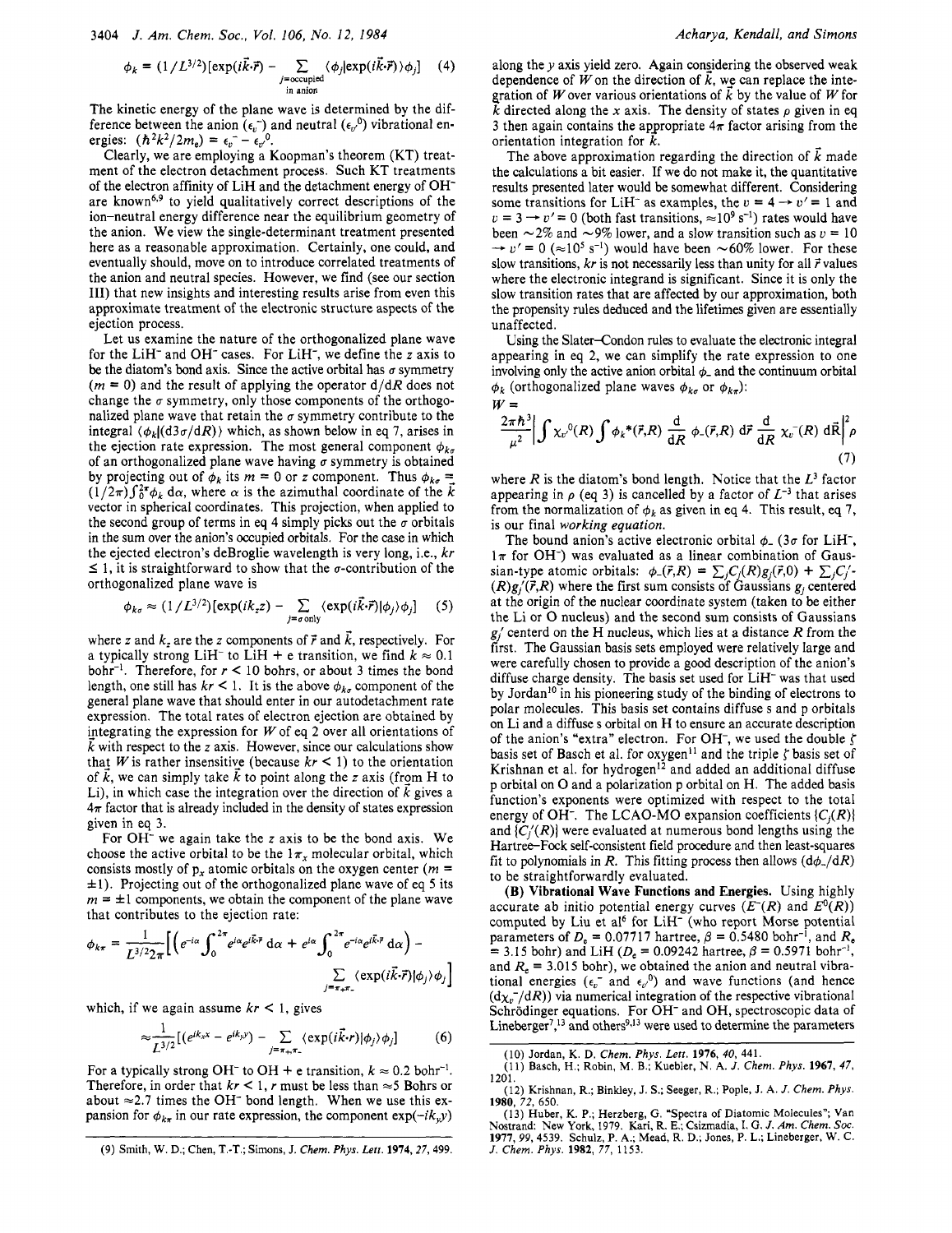$\overline{\mathbf{L}}$ 

**Table I.** LiH<sup>-</sup> Detachment Rates ( $10^9$  s<sup>-1</sup>) and Lifetimes ( $10^{-10}$  s)<sup>a</sup>

| $v\prime v$    | ----<br>bond<br>length                                       | $\mathbf{3}$                   | 4                                | 5                                   | 6                                    | $\tau$                                  | 8                                        | 9                                        | 10                                       |
|----------------|--------------------------------------------------------------|--------------------------------|----------------------------------|-------------------------------------|--------------------------------------|-----------------------------------------|------------------------------------------|------------------------------------------|------------------------------------------|
| $\mathbf 0$    | $\boldsymbol{M}$<br>$\cal N$<br>$\pmb{P}$<br>P'              | 7.17<br>2.30<br>0.146<br>0.205 | 2.21<br>0.335<br>0.0583<br>0.132 | 0.532<br>0.0244<br>0.0346<br>0.0504 | 0.115<br>0.00067<br>0.0147<br>0.0121 | 0.0223<br>0.00160<br>0.00344<br>0.00126 | 0.00372<br>0.00118<br>0.00044<br>0.00001 | 0.00046<br>0.00052<br>0.00002<br>0.00004 | 0.00002<br>0.00018<br>0.00000<br>0.00005 |
| 1              | $\boldsymbol{M}$<br>$\overline{N}$<br>$\boldsymbol{P}$<br>P' |                                | 11.1<br>4.83<br>0.184<br>0.224   | 8.11<br>1.61<br>0.257<br>0.623      | 2.61<br>0.203<br>0.161<br>0.255      | 0.727<br>0.00966<br>0.0859<br>0.0840    | 0.182<br>0.00555<br>0.0287<br>0.0150     | 0.0404<br>0.00673<br>0.00579<br>0.00081  | 0.00764<br>0.00401<br>0.00059<br>0.00008 |
| $\overline{c}$ | $\boldsymbol{M}$<br>$\overline{N}$<br>$\boldsymbol{P}$<br>P' |                                |                                  |                                     | 15.7<br>4.04<br>0.491<br>1.58        | 7.07<br>0.795<br>0.470<br>0.776         | 2.48<br>0.0809<br>0.273<br>0.302         | 0.773<br>0.0116<br>0.121<br>0.0811       | 0.218<br>0.0185<br>0.0355<br>0.0107      |
| 3              | $\boldsymbol{M}$<br>$\cal N$<br>$\overline{P}$<br>P'         |                                |                                  |                                     |                                      | 9.68<br>3.34<br>0.142<br>1.17           | 13.4<br>1.96<br>1.03<br>1.83             | 5.96<br>0.340<br>0.658<br>0.770          | 2.27<br>0.0413<br>0.342<br>0.273         |
| 4              | $\boldsymbol{M}$<br>$\cal N$<br>$\boldsymbol{P}$<br>P'       |                                |                                  |                                     |                                      |                                         |                                          | 15.1<br>2.82<br>1.24<br>2.75             | 10.9<br>0.844<br>1.34<br>1.61            |
| lifetimes      | M<br>$\boldsymbol{N}$<br>$\boldsymbol{P}$<br>P'              | 1.39<br>4.35<br>68.5<br>48.8   | 0.751<br>1.94<br>41.3<br>28.1    | 1.16<br>6.12<br>34.3<br>14.9        | 0.543<br>2.36<br>15.0<br>5.41        | 0.571<br>2.41<br>14.3<br>4.92           | 0.622<br>4.88<br>7.51<br>4.66            | 0.457<br>3.15<br>4.94<br>2.78            | 0.747<br>11.0<br>5.82<br>5.28            |

<sup>a</sup>N denotes the equilibrium bond length ( $R_e = 1.595$  Å) for LiH, and M, P, and P' denote LiH bond lengths of  $R_e - 0.050$ ,  $R_e + 0.050$ , and  $R_e$  + 0.071 Å, respectively.

**Table II.** OH<sup>-</sup> Detachment Rates ( $10^5$  s<sup>-1</sup>) and Lifetimes ( $10^{-6}$  s)<sup>a</sup>

| $v\prime v$    | $O-H$<br>bond<br>length                                  | 5                       | 6                       | 7                       | 8                       | 9                        | 10                        | 11                        |
|----------------|----------------------------------------------------------|-------------------------|-------------------------|-------------------------|-------------------------|--------------------------|---------------------------|---------------------------|
| $\mathbf 0$    | $\boldsymbol{M}$<br>$\boldsymbol{N}$<br>$\boldsymbol{P}$ | 4.17<br>0.649<br>0.0141 | 13.0<br>1.36<br>0.0018  | 8.44<br>0.554<br>0.0080 | 4.10<br>0.152<br>0.0181 | 1.81<br>0.0321<br>0.0159 | 0.775<br>0.0048<br>0.0100 | 0.334<br>0.0003<br>0.0054 |
| 1              | $\boldsymbol{M}$<br>$\boldsymbol{N}$<br>$\boldsymbol{P}$ |                         |                         | 32.3<br>3.97<br>0.0204  | 34.4<br>2.84<br>0.0079  | 21.6<br>1.12<br>0.0546   | 11.5<br>0.345<br>0.0715   | 5.82<br>0.0871<br>0.0586  |
| $\overline{2}$ | $\boldsymbol{M}$<br>$\boldsymbol{N}$<br>$\boldsymbol{P}$ |                         |                         |                         | 12.5<br>1.79<br>0.0183  | 58.7<br>5.96<br>0.0001   | 52.9<br>3.67<br>0.0561    | 35.1<br>1.59<br>0.131     |
| 3              | $\boldsymbol{M}$<br>$\frac{N}{P}$                        |                         |                         |                         |                         |                          | 27.8<br>3.41<br>0.0086    | 65.4<br>5.87<br>0.0123    |
| lifetimes      | $\boldsymbol{M}$<br>$\boldsymbol{N}$<br>$\boldsymbol{P}$ |                         | 0.769<br>7.35<br>5587.0 | 0.245<br>2.21<br>352.0  | 0.196<br>2.09<br>226.0  | 0.122<br>1.41<br>142.0   | 0.108<br>1.35<br>68.4     | 0.0938<br>1.32<br>48.2    |

<sup>n</sup> *N* denotes the equilibrium bond length  $(R_e = 0.9705 \text{ Å})$  for OH, and *M* and *P* denote OH bond lengths of  $R_e - 0.0164$  and  $R_e + 0.0159$ **A,** respectively.

of the respective Morse potentials (for OH<sup>-</sup>,  $D_e = 0.1830$  hartree,  $\beta$  = 1.152 bohr<sup>-1</sup>, and  $R_e$  = 1.822 bohr, and for OH,  $D_e$  = 0.1698 hartree,  $\beta = 1.214$  bohr<sup>-1</sup>, and  $R_e = 1.834$  bohr) from which the vibrational energies and wave functions were obtained.

#### **111. Discussion of Results of Theoretical Simulations of Ejection Rates**

Given the anion and neutral electronic and vibrational wave functions and the requisite derivatives  $(d\phi_{-}/dR)$  and  $(d\chi_{v}^{-}/dR)$ , we were able to evaluate the transition rates  $(W)$  for numerous LiH- and OH- ejection transitions. These rates are given in Tables **I** and **11.** 

One immediately notices that the state-of-state LiH<sup>-</sup> detachment rates  $((2 \times 10^5)$ - $(4 \times 10^9)$  s<sup>-1</sup>) are generally higher than those for OH<sup>-</sup> ((3  $\times$  10<sup>1</sup>)-(6  $\times$  10<sup>5</sup>) s<sup>-1</sup>). The reciprocal of the sum of the rates of decay out of each anion level  $\epsilon_{r}$  into all accessible neutral levels  $\epsilon_{ij}^0$  determines the lifetimes of the  $\epsilon_{ij}^-$  level. The decay lifetimes  $(10^{-9}-10^{-10} \text{ s} \text{ for LiH}^{-} \text{ and } 10^{-5}-10^{-6} \text{ s} \text{ for }$ OH-) are *much* longer than the anion's fundamental vibration period  $(2.829 \times 10^{-14} \text{ s} \text{ for LiH}^{-} \text{ and } 9.033 \times 10^{-15} \text{ s for OH}^{-}).$ Thus, LiH- must vibrate at least 7000 times before an electron is ejected; OH<sup>-</sup> requires at least  $10<sup>8</sup>$  vibrations. The primary origin of this large difference in lifetimes lies in the fact that the LiH- $3\sigma$  orbital has a much stronger R dependence than does the  $1\pi$ OH<sup>-</sup> orbital (i.e.,  $d\phi_{-}/dR$  is larger for LiH<sup>-</sup> than for OH<sup>-</sup>).

The long lifetimes predicted for these vibrationally hot anions have implications for experiments designed to probe the v-e ejection process using overtone excitation to prepare the excited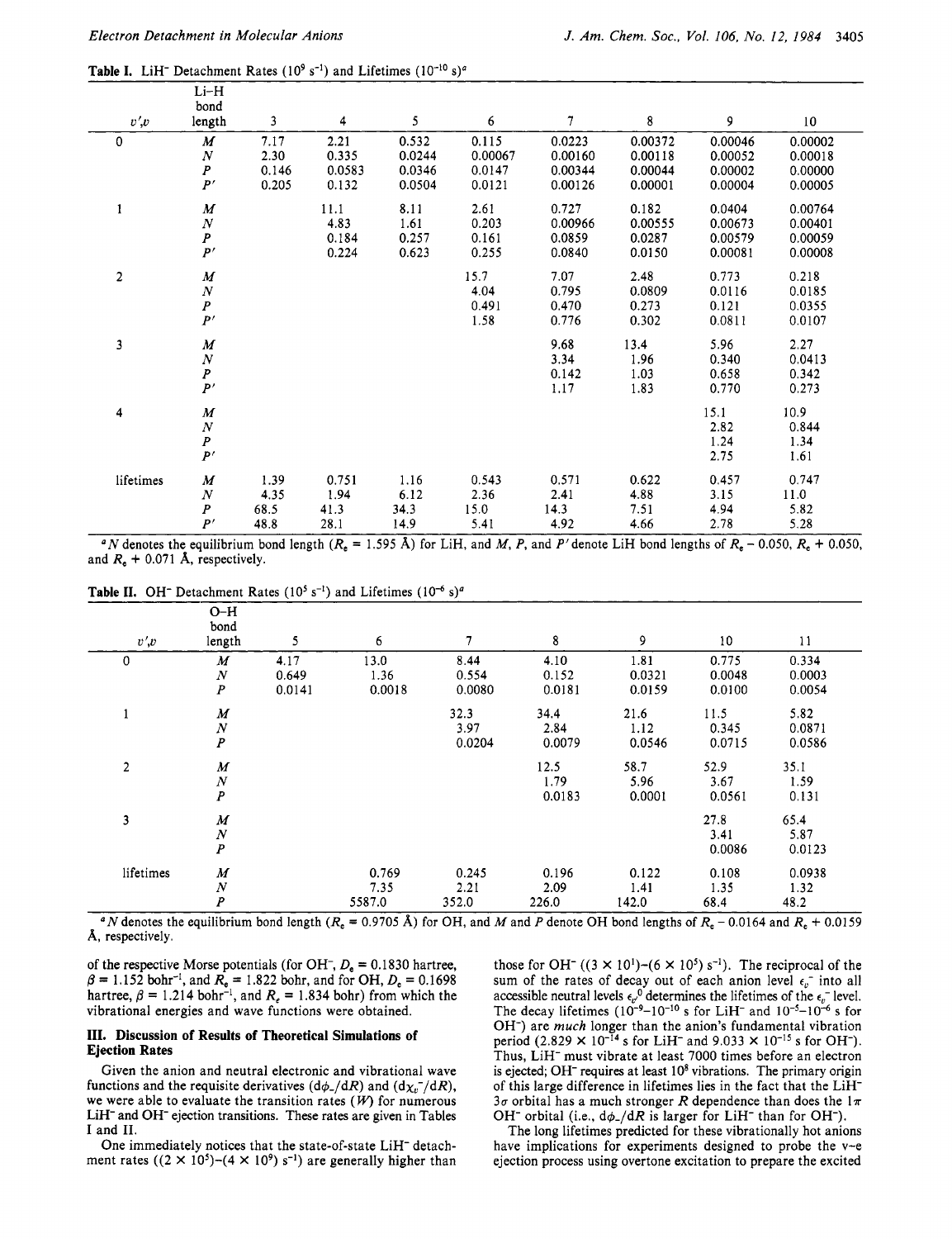anion, The same photon used to vibrationally excite the anion anion. The same photon used to vibrationally excite the anion (e.g., LiH<sup>-</sup>  $(v = 0) + hv \rightarrow LiH^{-}(v = 3)$  can also directly detach the electron via an electric dinele transition (e.g., LiH<sup>-</sup>  $(v = 0)$ ) (e.g., LiH<sup>-</sup>  $(v = 0) + hv \rightarrow LH^{-}$   $(v = 3)$  can also directly detach<br>the electron via an electric dipole transition (e.g., LiH<sup>-</sup>  $(v = 0)$ )<br> $+ hv \rightarrow LH^{0}$   $(v' = 0) + e$ ). Cross sections for the photodetachment  $+h\nu \rightarrow L iH$  ( $\nu' = 0$ ) + e). Cross sections for the photodetachment (direct) process are typically  $\sim 10^{-17}$  cm<sup>2</sup> and are smoothly varying over energy ranges that are small with respect to the vibrational spacings of the neutral molecule. Fundamental infrared absorption cross sections for neutral species are  $\sim 10^{-20}$  cm<sup>2</sup>, and overtone transitions usually have intensities that are approximately 10 times smaller for each overtone order *n.* As noted earlier, IR cross sections for ions can be somewhat larger if the vibration involves large changes in the electron distribution (as it does for LiH-). Hence, the photodetachment spectrum is expected, near the photon energy corresponding to overtone excitation of the anion, to show a resonance feature with strength lower than that of the direct process. Because of the long lifetimes of the vibrationally excited LiH<sup>-</sup> and OH<sup>-</sup> anions, the widths of the resonance features are *not* Heisenberg limited. The intensity of the resonance feature is expected to be small relative to that of the direct photodetachment process (e.g., the intensity ratio for LiH<sup>-</sup>  $(v = 3) \rightarrow$  LiH  $(v' = 0) + e$  is  $\sim 10^{-20}(0.1)^2/10^{-17} = 10^{-5}$ , and for OH<sup>-</sup>  $(v = 5)$ <br>  $\rightarrow$  OH  $(v' = 0) + e$ , it is  $\sim 10^{-20}(0.1)^4/10^{-17} = 10^{-7}$ ). Hence, it will not be easy to detect<sup>14</sup> vibration-induced electron autodetachment by looking for resonance features in a direct photodetachment spectrum. At the risk of lowering the absolute signal intensities, one can better the above relative intensities by performing two-color experiments in which one laser is used to first excite the anions to, say, the  $v = 2$  level, and then a second laser is used to effect both direct photodetachment and further vibrational excitation (e.g., LiH<sup>-</sup>  $(v = 0) + hv \rightarrow$  LiH<sup>-</sup>  $(v = 2) + hv \rightarrow$  LiH<sup>-</sup>  $(v = 3)$  or LiH  $(v' = 0) + e$ ). In this way one can cause the ratio of the ejection to direct detachment signals to be higher (e.g.,  $10^{-20}/10^{-17}$  for the above LiH<sup>-</sup> example), but the absolute signal will decrease because of the sequential two-color excitation.

The data of Tables I and I1 also indicate that transitions that involve small energy changes are usually favored (e.g.,  $LiH^- v =$ **7** decays at a much higher rate to  $v' = 3$  LiH than to  $v' = 0, 1$ , or **2** LiH). To investigate the origins of these propensities, we performed a number of 'model calculations" in which we modified the overlaps between the vibrational functions  $\chi_{\nu}^{0}$  and  $(d\chi_{\nu})/dR$ . By shifting the LiH or OH equilibrium bond length, we vary only By similarly the LIT of OT equinorially bond length, we vary only  $\chi_{v'}^{0}$ ,  $\epsilon_{\bar{k}} = -\epsilon_{v'}^{0}$ ,  $\phi_k$ , and  $\phi$ <sub>-</sub> remain unchanged. We found that a **0.05-A** decrease in the LiH bond length gave rise to about a 10-fold increase in the various detachment rates. Increasing the LiH bond length resulted in lower detachment rates than those at the equilibrium bond length. However, this decrease in rate is not monotonic; see, for example, LiH<sup>-</sup>  $(v = 7)$   $\rightarrow$  LiH  $(v' =$ 3)  $+$  e. For OH<sup>-</sup>, we found that a 0.016- $\AA$  increase (decrease) in the OH bond length gave rise to about a 10-fold decrease (increase) in the various detachment rates. We have also incorporated these data in Tables I and 11. By shifting the relative equilibrium bond lengths  $(R_e)$  of the anion and neutral, we move the vibrational functions  $\chi_{\nu}{}^0$  and  $(d\chi_{\nu}{}^-/dR)$  relative to one another. This then alters their phase relation and their overlap. Shifting the relative  $R_e$ 's also changes the spacing between the anion  $(E^-)$ and neutral  $(E^0)$  potential energy curves. However, the  $E^0 - E^$ spacing and the  $\chi_v^0$ ,  $(d\chi_v^-/dR)$  overlap are not independent, since the *local* shapes of  $\chi_{\nu}^0$  and  $\chi_{\nu}^-$  are determined by the local vibrational kinetic energies  $\epsilon_{\nu}^-$  –  $E^-(R)$  and  $\epsilon_{\nu}^0$  –  $E^0(R)$ , respectively. In ref **2,** the rate expression (eq **2)** has been recast in a form in which the potential energy spacing  $E^0 - E^-$  appears explicitly. Although this rate expression is considerably more difficult to evaluate than the expression we have used, it does show that *one*  of the major factors influencing the rate is the  $E^{0}-E^{-}$  spacing; the closer these curves approach each other, the greater the rate becomes.

We attempted to rationalize the observed relative propensities (for a given anion and neutral-plus-free-electron system) classically by considering energy and momentum conservation for the electron and vibrating molecular framework. Our approach was to find those points on the potential curve of the anion (say, of  $LiH^-$ ) where the total momentum of the system would be conserved if it made a vertical jump from the anion potential energy curve to the neutral curve. The change of the ejected electron's momentum was taken to be  $(-\hbar k \pm (2m_eEA)^{1/2} \equiv \Delta p_e)$  and was directed along the *z* axis away from the Li nucleus. Here EA is the electron affinity of the neutral and enters because we approximate the active electron's momentum before ejection via the virial theorem.<sup>15</sup> The vibrational momentum of LiH- before ejection was taken to be  $\pm (2\mu(\epsilon_{b}^{-} - E^{-}(R)))^{1/2} = p_{-}$  and that of LiH after ejection to be  $\pm (2\mu(\epsilon_0 - E^0(R)))^{1/2}$ . Both are directed along the *z* axis. Taking the appropriate combination of plus or minus momenta (not all combinations are possible), we calculated the change in the momentum of the nuclear framework  $p_0-p_$ . However, we found that at *no* values of R did this momentum change equal the ejected electron's momentum change. Thus, this simple classical model is not capable of yielding a qualitative description of the process. The electron seems to be too light to carry away enough momentum to permit this classical picture to be valid. Had we found R values  $(R = R_c)$ , at which  $\Delta p_c = p_0 - p_c$ , it would have been reasonable to model the ejection rate *W* as follows:

$$
W \propto \sum_{R_c} (|\chi_v^-(R_c)|^2) dR \left( \frac{p_-(R_c)}{dR} \right) = \frac{\sum_{R_c} |\chi_v^-(R_c)|^2 (2\mu(\epsilon_v^--E^-(R_c)))^{1/2} (8)
$$

Here the first factor in parentheses denotes the probability of LiHbeing between  $R_c$  and  $R_c + dR$ , and the second factor in parentheses is proportional to the reciprocal of time spent by LiHbetween  $R_c$  and  $R_c + dR$ , that is, to the rate of passage through  $R = R<sub>c</sub>$ . However, it appears that such a simple classical approach cannot be invoked to explain even qualitatively the electron ejection process. We present this negative result here because it indicates that the propensities for electron ejection cannot straightforwardly be viewed in terms of classical energy and momentum conservation; quantum factors are obviously governing these propensities. These quantal constraints, as embodied in the relative phases of  $\chi_{\nu}^{0}$  and  $(d\chi_{v})/dR$ , are most important in determining the propensities. The electronic details contained in the  $d\phi_{-}/dR$  factors, dominate the *absolute* ejection rates. It should not be too surprising that the electronic factors are less important to the propensities because the ejected electrons' deBroglie wavelengths are at least **15 A** for all of the transitions studied here, as a result of which the integral  $\int \phi_k^*$  (d $\phi$ <sub>-</sub>/dR) d $\vec{r}$  varies only weakly from one transition to another (for a given anion system).

#### **IV. Concluding Remarks**

Interpretation of the experimental data of Brauman et al. and of Beauchamp et al. presents challenges to the theoretician. Uncertainties regarding energy content of the anions excited by sequential IR photon absorption together with a large number of internal degrees of freedom combine to make a simulation of the v-e energy transfer mechanism for electron ejection impractical. To obtain a *range* of rates for v-e energy transfer that should cover most molecular anions that have been experimentally studied to date, we carried out a fully ab initio study of LiH- and OH-. The lifetimes associated with electron loss of various LiHvibration levels (10-9-10-10 **s)** were found to be much shorter than those for OH<sup>-</sup>  $(10^{-5}-10^{-6} s)$ . The origin of this rate difference for these "limiting case" anions lies in the dependence of the anions' active orbital on bond length  $(R)$ ;  $\phi$ <sub>r</sub> is much larger for the  $3\sigma$ orbital of LiH<sup>-</sup> than for the  $1\pi$  orbital of OH<sup>-</sup>. Even the shortest lived LiH<sup>-</sup> level has a Heisenberg width ( $\sim 0.1$  cm<sup>-1</sup>) narrow enough to possibly allow observation of these decaying states as resonances in the anion's photodetachment spectrum.

The branching ratios for the production of various neutral vibrational states from a given anion vibrational level were found to be dominated by quantum mechanical vibrational phase factors

**<sup>(15)</sup> Eyring, H.; Walter, J.; Kimball, G.** E. **"Quantum Chemistry"; Wiley: New York, 1944; p 357.**